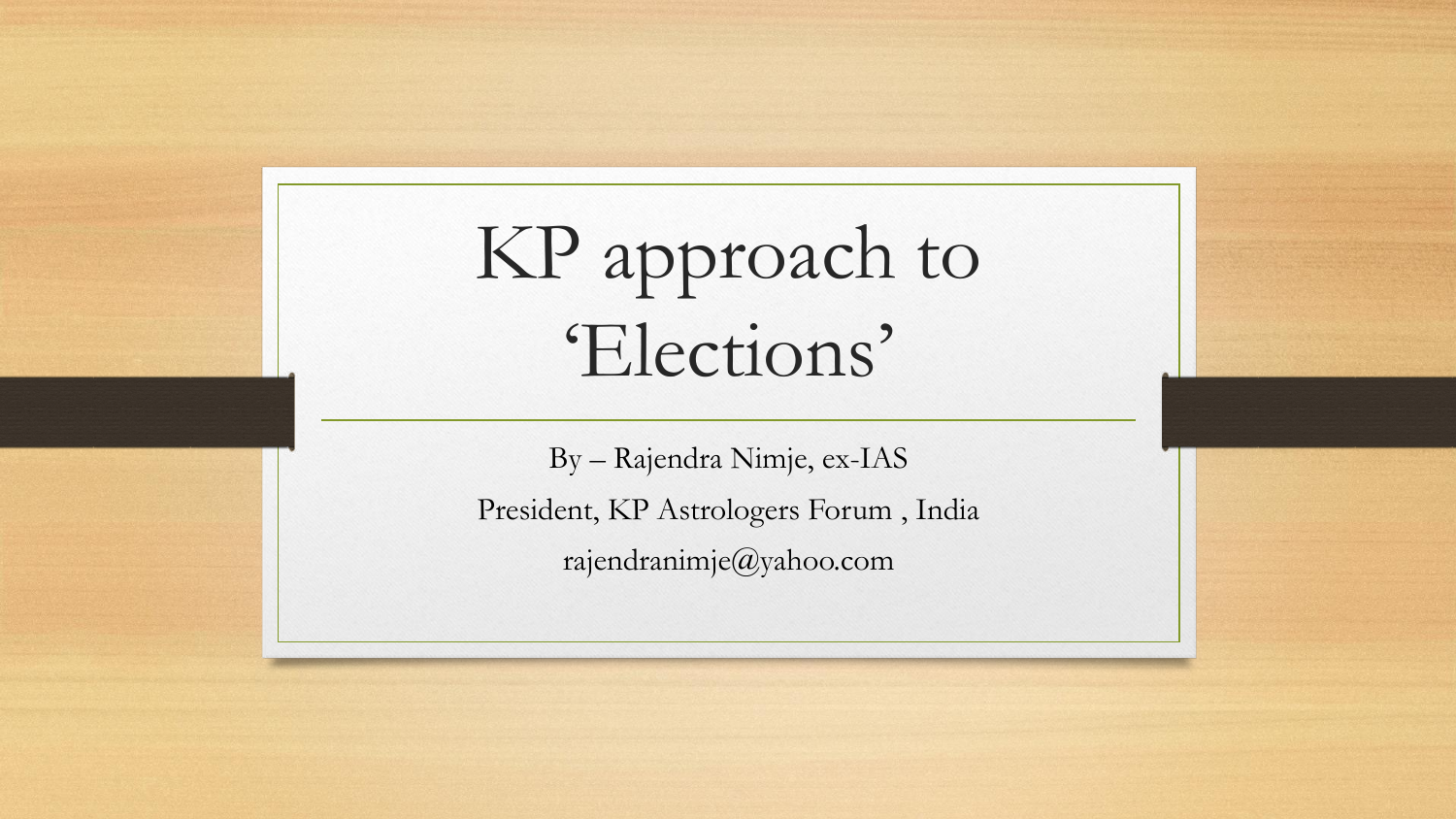#### What is an Election?

- It's choosing one candidate from two or more through competition
- When there is a tie , the process is finalizing one among equals through lottery.
- KP houses which needs consideration are 6 and 11 for the chart under consideration and 5 and 12 need also evaluation being opponents  $6<sup>th</sup>$  and  $11<sup>th</sup>$  houses. (opponent is seen from  $7<sup>th</sup>$  house)
- Methods which can be deployed for evaluation are
	- Horary Chart
	- KP Number Chart
	- Natal Chart
	- Options Theory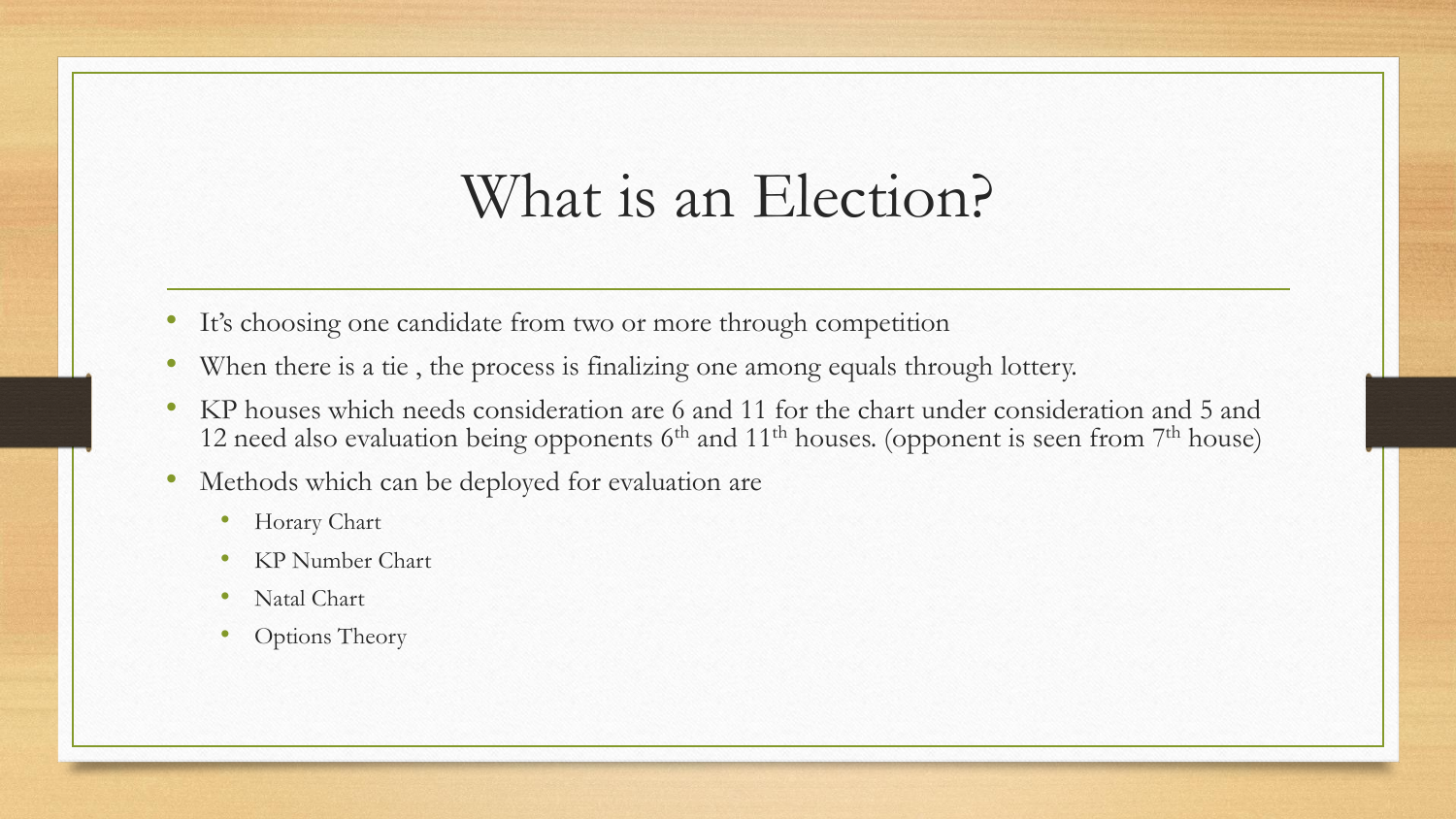#### Which method is best?

- Horary or KP Number (1 to 249) is the best method as it gives a magnified picture for a single question at hand and astrologer can focus clearly on all aspects of winning prospects for the candidate under consideration.
- Natal Chart shows that a period is good for the candidate but the case can be same for opponent from his natal chart. In that case whose period is better and who will win finally is very difficult from comparisons of many natal chart who are contesting elections
- Horary(Time) Chart gives mostly correct clue and the interpretations are reliable. However, in a case where both candidate approach the same astrologer within few minutes this method is not fruitful. Mostly, its good for first analysis of the day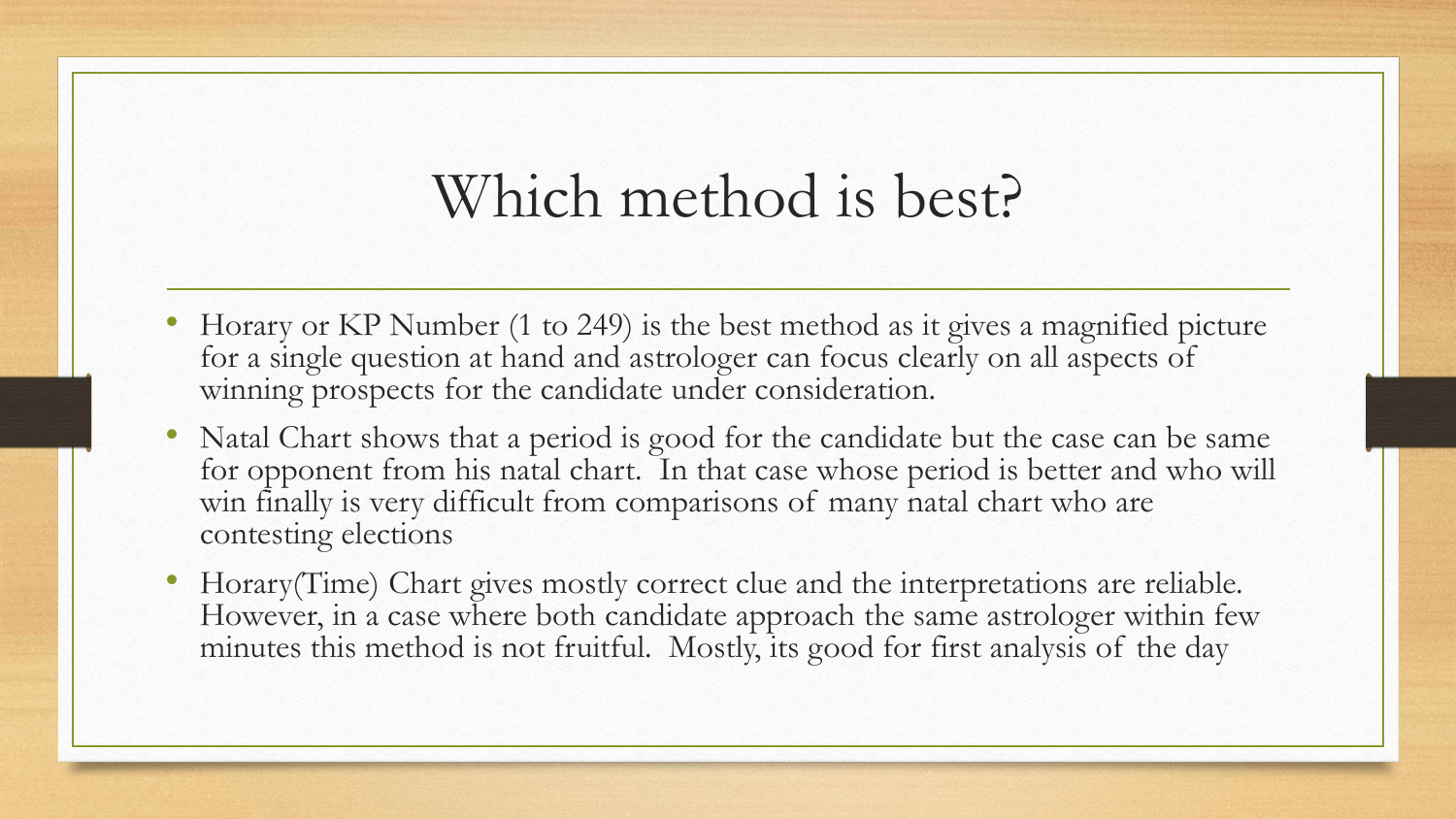## How to find winning prospects for a candidate?

- Best Scenario is Candidate himself is asking a question to the astrologer. In this case take a KP Number between 1 to 249 from the candidate after apprising him about how to give the number
- Check the Moon position in the casted chart at the time of judgment
- Moon should signify 6 or 11 or 5 or 12
- After getting moon connectivity, evaluate 6<sup>th</sup> sublord
- If 6<sup>th</sup> sub is signifying 6 or 11 and not in retro starlord then it is indicating positive scenario for the candidate
- Check if  $11<sup>th</sup>$  sublord also confirms the same
- Don't stop here. Rotate the chart and make  $7<sup>th</sup>$  house as first house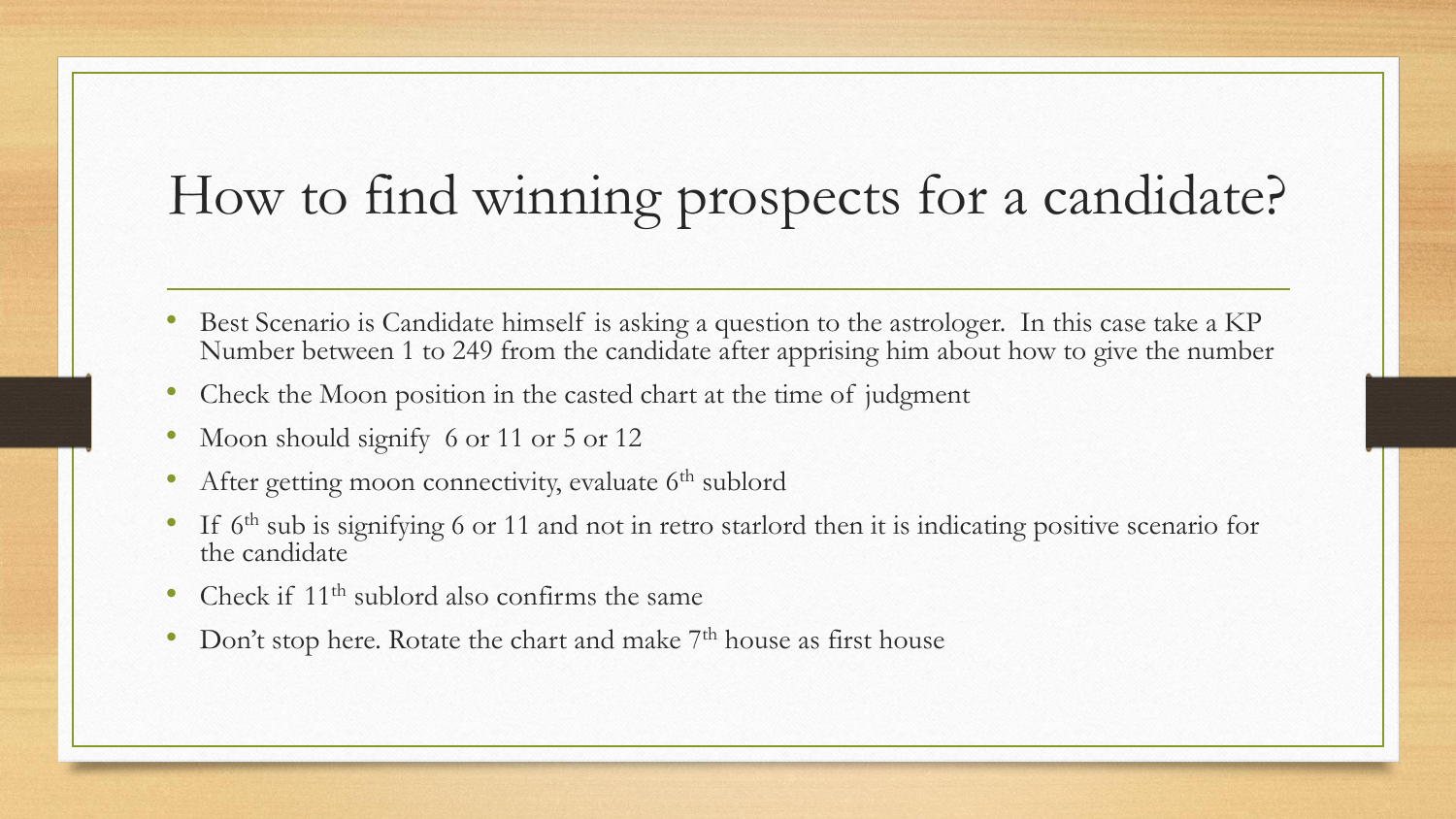## Evaluate Chances of the Opponent

- From Rotated chart ( $7<sup>th</sup>$  house being Ascendant now), check the  $6<sup>th</sup>$  and  $11<sup>th</sup>$ houses.
- If  $6<sup>th</sup>$  sub of the rotated chart is siginificator of 6 or 11 then it is favorable to the opponent
- If 6<sup>th</sup> sub is in retrograde star opponent will lose
- If  $6<sup>th</sup>$  sub is signifying 5 or 12 then the candidate will win and opponent will lose
- Check from  $11<sup>th</sup>$  sublord as well.
- Mostly a clear case will emerge that candidate who has given a number will win or lose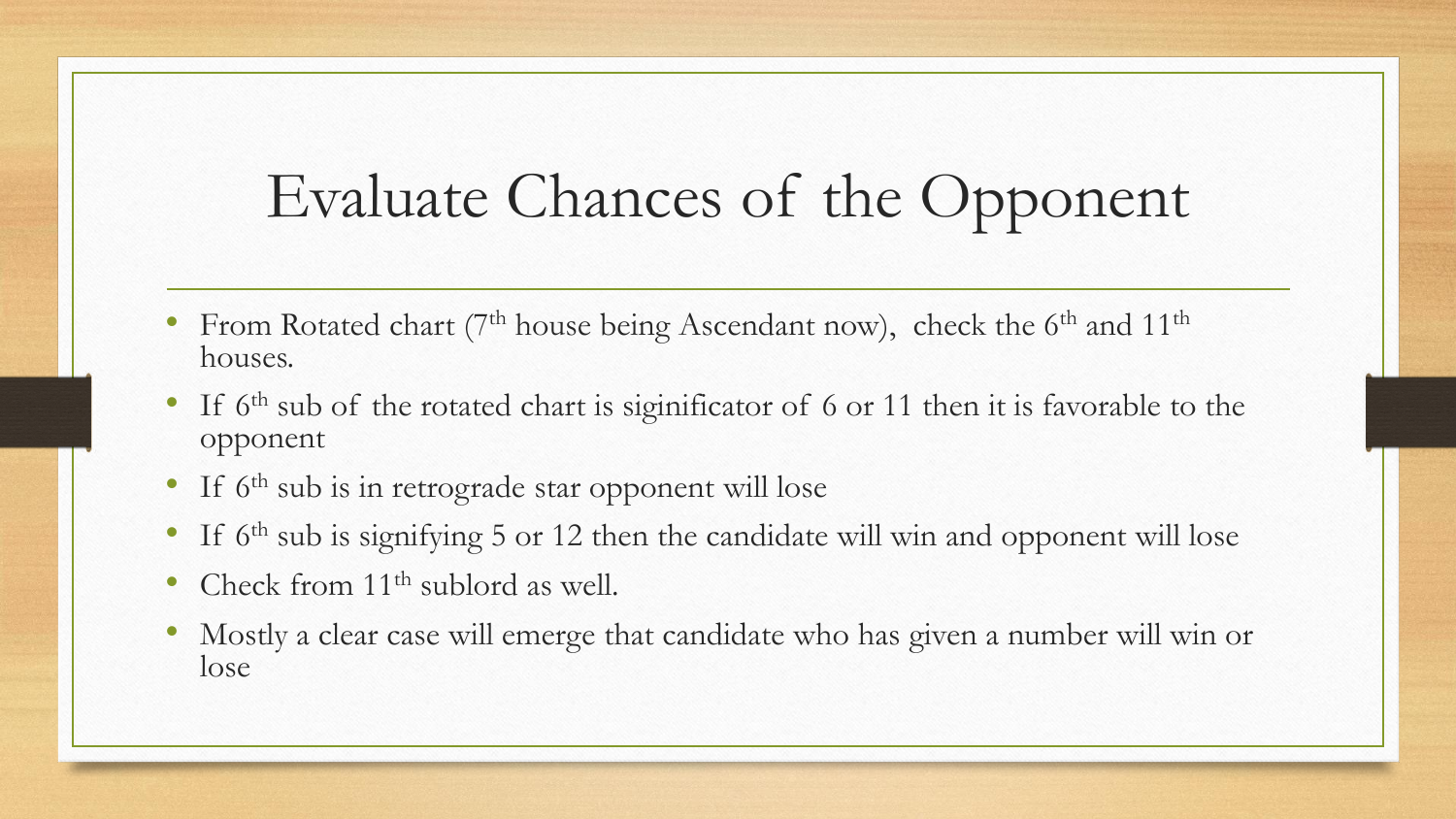### 50-50?

- If  $6<sup>th</sup>$  sublord is connected to 6 or 11 and if rotated chart (opponent)  $6<sup>th</sup>$  sublord is connected to 6 or 11 then there is no clear conclusion from the analysis. Next step is
- Analyze the Dasa Bhukti and Antara
- If the dasa and bhukti is signifying 6 and 11 for the candidate then he/she will win. If there is no clear verdict from dasa or bhukti being connected to both houses 6-11 or 5-12 or connected to unconnected houses to the issue then evaluate Antara
- Antara will clearly indicate candidate or opponent through signification.
- If Antara also is indecisive then check on Moon's transit. Check on the day of election moon is passing through which star. Whom this star is favoring will decide the result.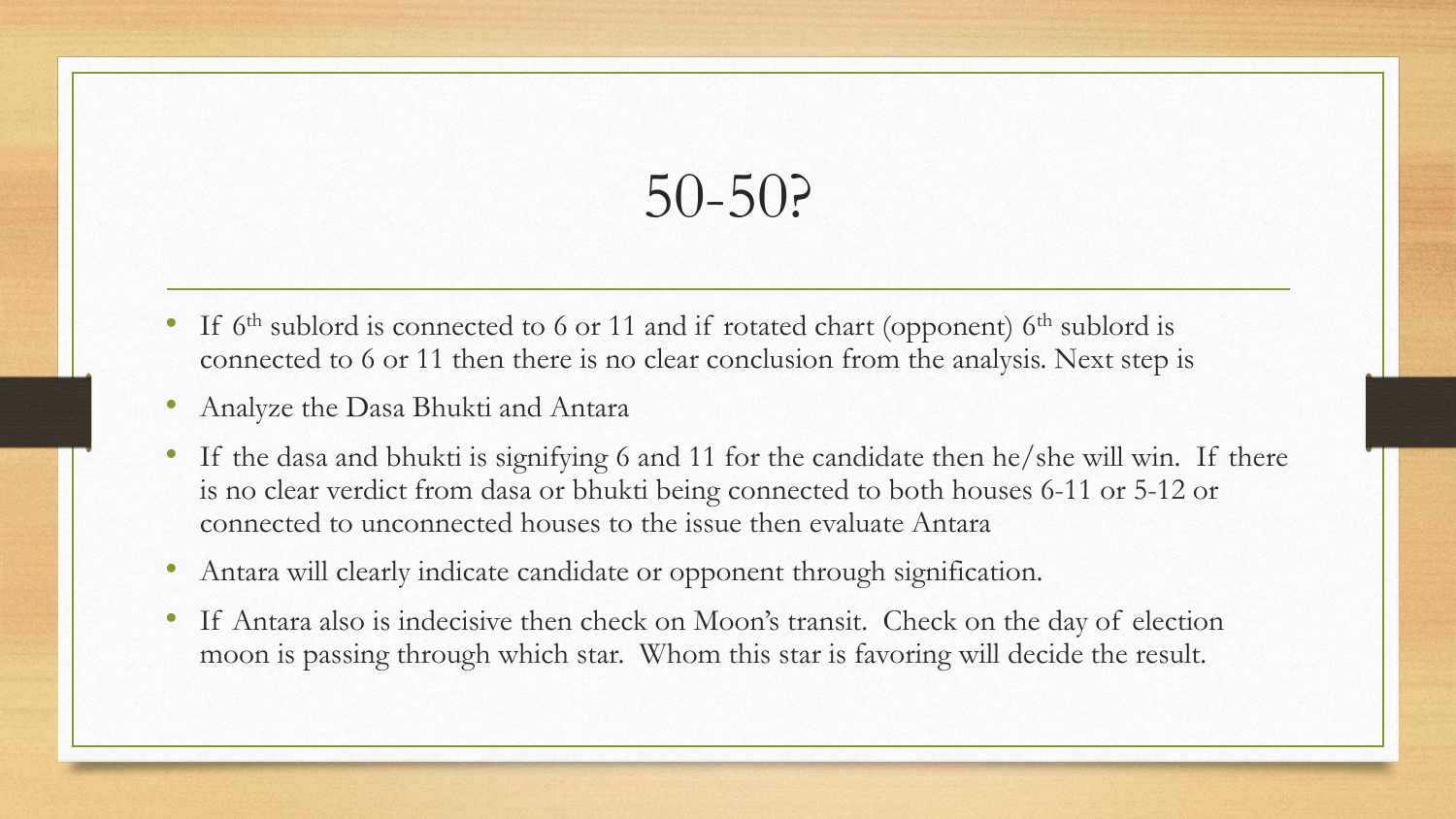#### Question is asked by close relative or friend of a candidate

- In this case rotate the chart for the relation. E.g. Qn asked by wife then  $7<sup>th</sup>$ house will become the ascendant. Qn. Asked by mother for her son then rotate the chart to make 5<sup>th</sup> house as Ascendant.
- Work out the same steps as mentioned in earlier steps for the rotated chart and decide.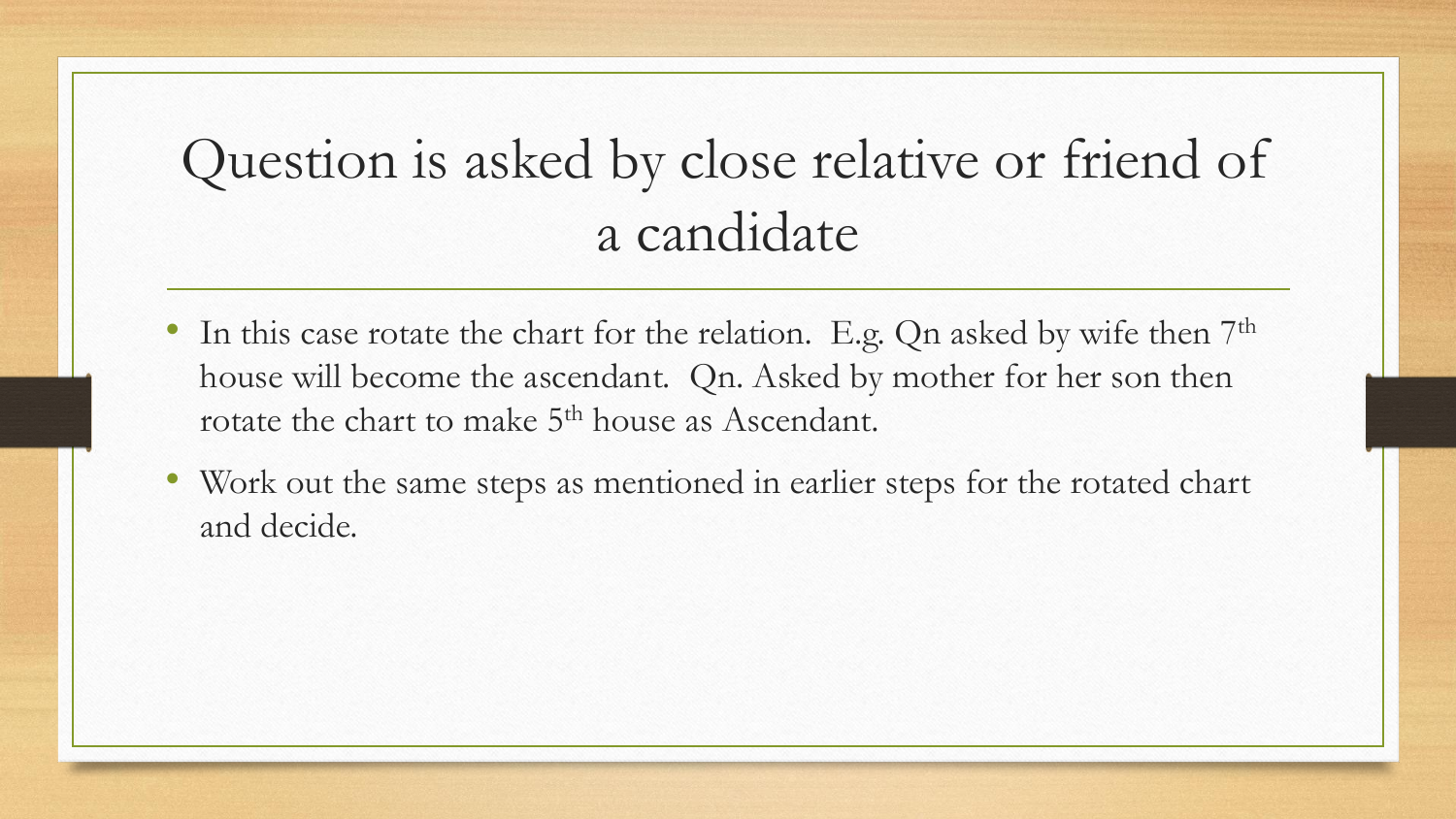#### Question by person who has a strong urge but not related to candidate

- Many a times people do have strong opinions and they do favor a candidate. They would like to know if their candidate will win. For this situation the candidate is known to the querrent through party work, media , newspaper etc. For astrology workout the candidate is a stranger to the querrent.
- Take Ninth house as Ascendant and proceed.
- First step is to check the connectivity of moon and it should connect to 6-11 or 5-12 of the rotated chart where 9<sup>th</sup> house is ascendant.
- Proceed and work out remaining steps as mentioned earlier.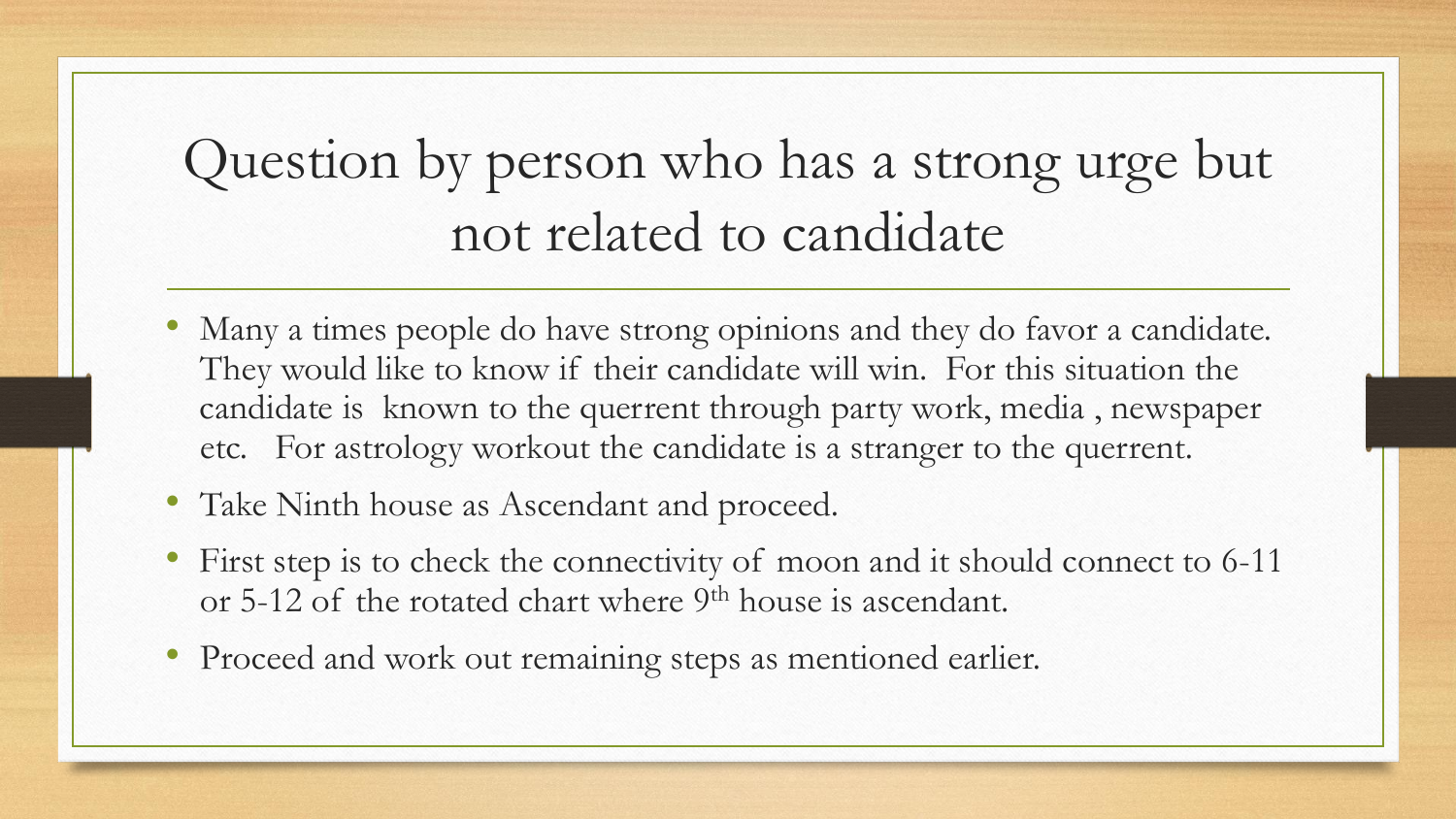#### Astrologer is interested in knowing the fate of a particular candidate

- Astrologer should take a number between 1 and 249 keeping the winning prospects of the candidate in mind.
- Take 9<sup>th</sup> house as Ascendant as the candidate is a stranger to him. If the candidate is related to him like father, son , sister, mother , elder brother etc. then the concerned house will become ascendant.
- Proceed further and work out all other steps.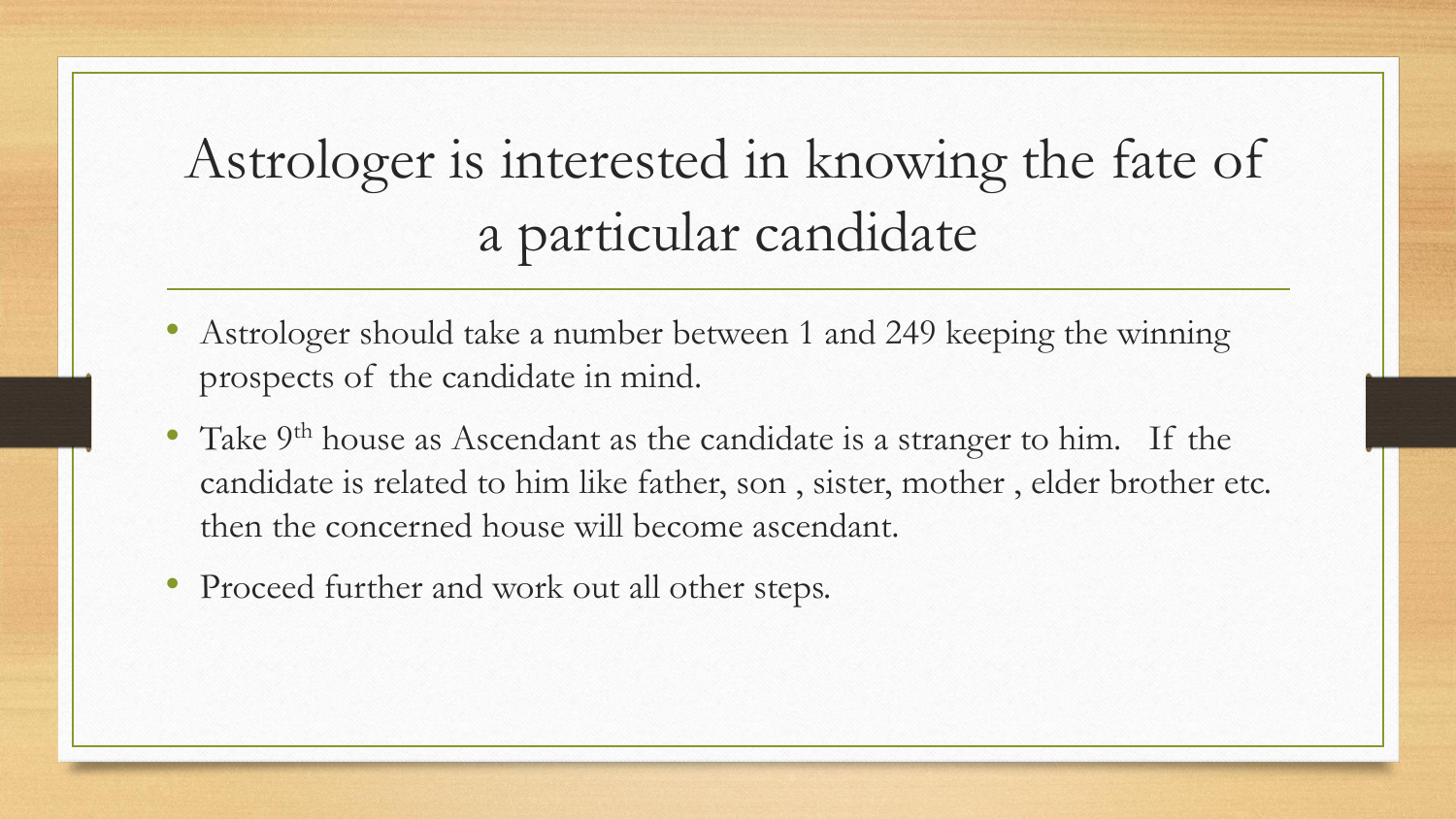# Who will win among a few probable?

- There may be number of candidates contesting for an election. However, there are few which are most probable and if it is to be worked out who will win among them
- Note that here the astrologer is not working out winnabiltiy of one particular candidate. He is not taking a number from candidate or relative or himself.
- In this case astrologer can take number from the person who is interested to know who will win among probable candidates or himself can take the number.
- A KP number is to be asked/taken for each of the probable candidate.
- Each kp number will give sign , star and sub and signlord, starlord and sublord are known. Note signlord , starlord and sublord for each number i.e. for different probable candidate
- Note the RP at the time of decision. RP will match with one of the KP number through signlord, starlord and sublord being present in RP.
- This candidate will win among the shortlisted candidates